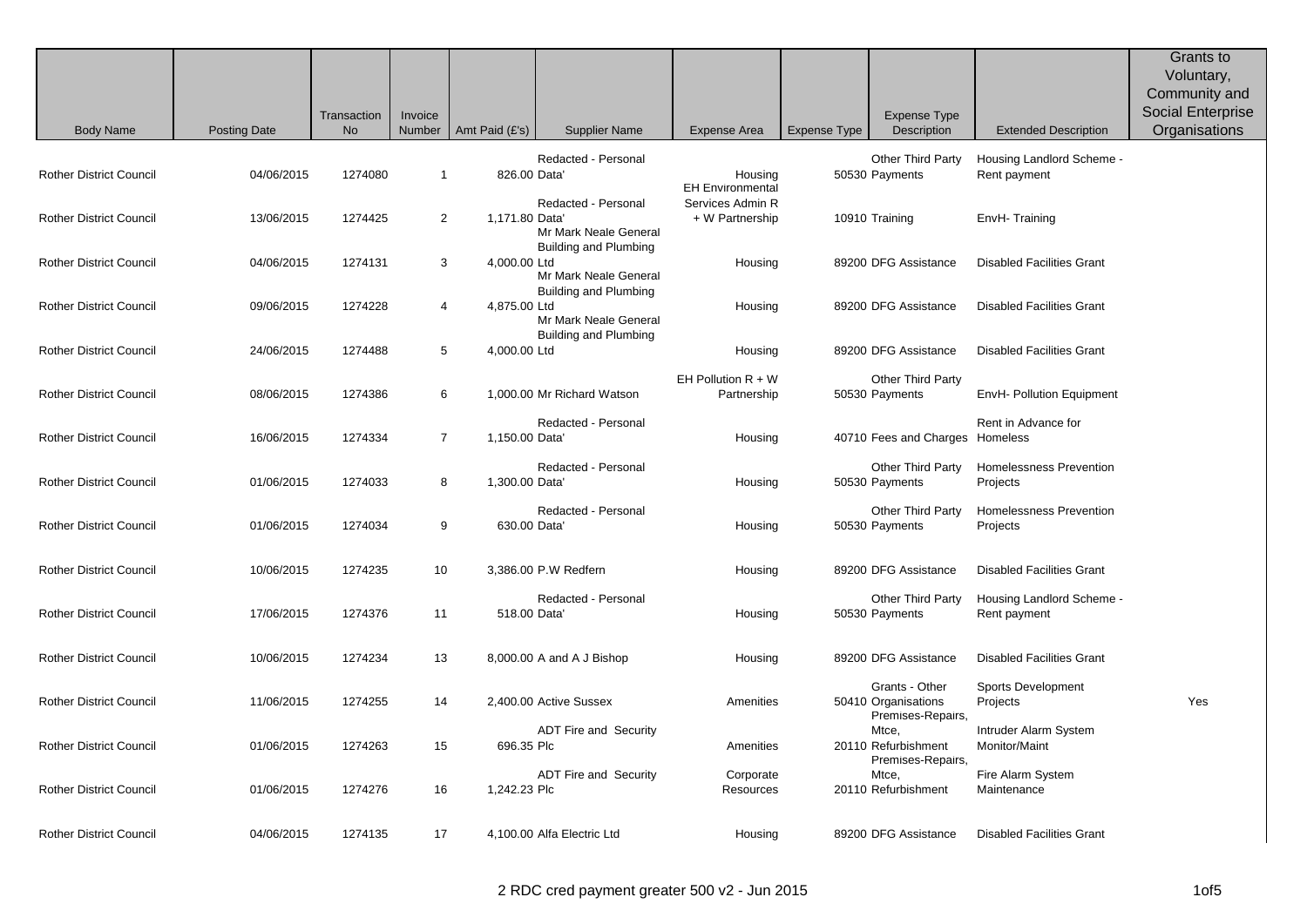|                                |                     |                          |                   |                 |                                                         |                        |                     |                                                                   |                                            | Grants to<br>Voluntary,<br>Community and<br><b>Social Enterprise</b> |
|--------------------------------|---------------------|--------------------------|-------------------|-----------------|---------------------------------------------------------|------------------------|---------------------|-------------------------------------------------------------------|--------------------------------------------|----------------------------------------------------------------------|
| <b>Body Name</b>               | <b>Posting Date</b> | Transaction<br><b>No</b> | Invoice<br>Number | Amt Paid (£'s)  | <b>Supplier Name</b>                                    | <b>Expense Area</b>    | <b>Expense Type</b> | <b>Expense Type</b><br>Description                                | <b>Extended Description</b>                | Organisations                                                        |
| <b>Rother District Council</b> | 08/06/2015          | 1274377                  | 18                |                 | 2,906.26 Alfa Electric Ltd                              | Amenities              |                     | Premises-Repairs,<br>Mtce,<br>20110 Refurbishment                 | Parks- Landscaping Works                   |                                                                      |
| <b>Rother District Council</b> | 24/06/2015          | 1274486                  | 19                |                 | 1,574.56 Alfa Electric Ltd                              | Housing                |                     | 89200 DFG Assistance<br>Premises-Repairs,                         | <b>Disabled Facilities Grant</b>           |                                                                      |
| <b>Rother District Council</b> | 09/06/2015          | 1274310                  | 20                |                 | <b>B</b> and G Environmental<br>504.00 Services Limited | Amenities              |                     | Mtce,<br>20110 Refurbishment                                      | Drainage Clearance                         |                                                                      |
| <b>Rother District Council</b> | 04/06/2015          | 1274129                  | 21                |                 | 4,000.00 Bathe in Safety                                | Housing                |                     | 89200 DFG Assistance                                              | <b>Disabled Facilities Grant</b>           |                                                                      |
| <b>Rother District Council</b> | 09/06/2015          | 1274226                  | 22                |                 | 4,000.00 Bathe in Safety                                | Housing                |                     | 89200 DFG Assistance                                              | <b>Disabled Facilities Grant</b>           |                                                                      |
| <b>Rother District Council</b> | 16/06/2015          | 1274337                  | 23                |                 | 720.00 Bathe in Safety                                  | Housing                |                     | 89200 DFG Assistance                                              | <b>Disabled Facilities Grant</b>           |                                                                      |
| <b>Rother District Council</b> | 03/06/2015          | 1274208                  | 24                |                 | <b>Battle Arts and Music</b><br>500.00 Festival         | Amenities              |                     | Grants - Other<br>50410 Organisations<br>Crime and                | Arts Development Projects                  | Yes                                                                  |
| <b>Rother District Council</b> | 08/06/2015          | 1274254                  | 25                |                 | 700.00 Bexhill Street Pastors                           | Corporate<br>Resources |                     | Community<br>42100 Initiatives                                    | <b>Crime Prevention</b><br>Resources (REV) | Yes                                                                  |
| <b>Rother District Council</b> | 02/06/2015          | 1274409                  | 26                |                 | <b>BT British</b><br>791.96 Telecommunications plc      | Technology             |                     | 40910 Telephones                                                  | <b>BT Smartnumber Charges</b>              |                                                                      |
| <b>Rother District Council</b> | 19/06/2015          | 11002639                 | 27                |                 | -652.96 CapacityGRID                                    | Finance                |                     | 40710 Fees and Charges (Liberata)                                 | <b>Empty Homes Review</b>                  |                                                                      |
| <b>Rother District Council</b> | 03/06/2015          | 1274559                  | 28                |                 | Capita Business<br>3,181.48 Services Ltd                | Finance                |                     | 40710 Fees and Charges Bank Charges<br>Premises-Repairs,<br>Mtce, |                                            |                                                                      |
| <b>Rother District Council</b> | 15/06/2015          | 1274321                  | 29                |                 | 504.00 Cee Jay Signs<br>Chartered Institute of          | Amenities              |                     | 20110 Refurbishment                                               | Parks- Purchase of Signs                   |                                                                      |
| <b>Rother District Council</b> | 16/06/2015          | 1274382                  | 30                | 1,194.00 (CIPP) | Payroll Professionals                                   | Finance                |                     | 10910 Training                                                    | Training                                   |                                                                      |
| <b>Rother District Council</b> | 04/06/2015          | 1274126                  | 31                |                 | 3,312.96 Family Mosaic Housing                          | Housing                |                     | 89200 DFG Assistance                                              | <b>Disabled Facilities Grant</b>           |                                                                      |
| <b>Rother District Council</b> | 04/06/2015          | 1274127                  | 32                |                 | 750.00 Family Mosaic Housing                            | Housing                |                     | 89200 DFG Assistance                                              | <b>Disabled Facilities Grant</b>           |                                                                      |
| <b>Rother District Council</b> | 04/06/2015          | 1274128                  | 33                |                 | 600.00 Family Mosaic Housing                            | Housing                |                     | 89200 DFG Assistance                                              | <b>Disabled Facilities Grant</b>           |                                                                      |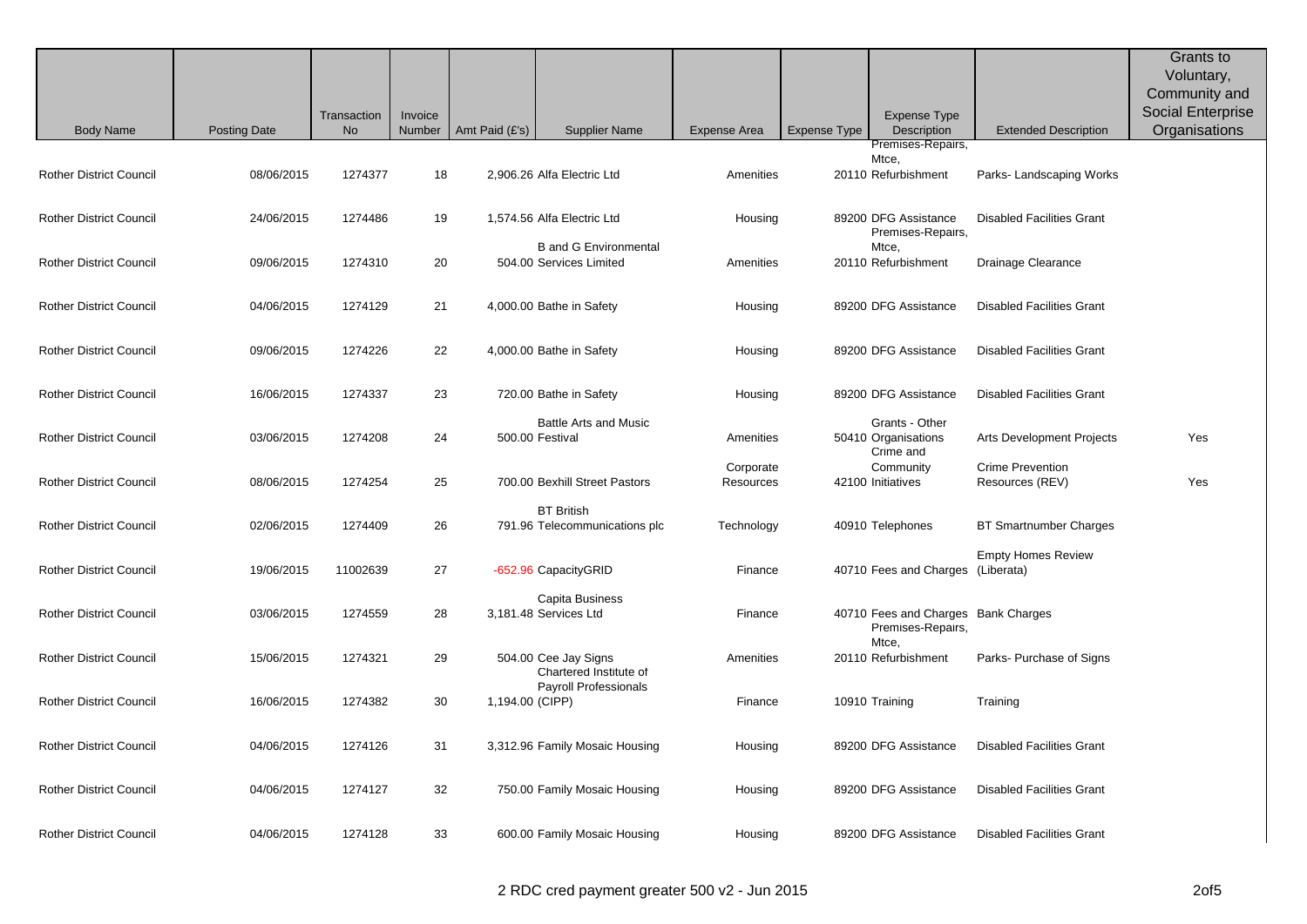|                                |                     | Transaction | Invoice |                |                                                   |                     |                     | <b>Expense Type</b>                                 |                                                 | Grants to<br>Voluntary,<br>Community and<br>Social Enterprise |
|--------------------------------|---------------------|-------------|---------|----------------|---------------------------------------------------|---------------------|---------------------|-----------------------------------------------------|-------------------------------------------------|---------------------------------------------------------------|
| <b>Body Name</b>               | <b>Posting Date</b> | <b>No</b>   | Number  | Amt Paid (£'s) | <b>Supplier Name</b>                              | <b>Expense Area</b> | <b>Expense Type</b> | Description                                         | <b>Extended Description</b>                     | Organisations                                                 |
| <b>Rother District Council</b> | 04/06/2015          | 1274130     | 34      |                | 600.00 Family Mosaic Housing                      | Housing             |                     | 89200 DFG Assistance                                | <b>Disabled Facilities Grant</b>                |                                                               |
| <b>Rother District Council</b> | 04/06/2015          | 1274132     | 35      |                | 600.00 Family Mosaic Housing                      | Housing             |                     | 89200 DFG Assistance                                | <b>Disabled Facilities Grant</b>                |                                                               |
| <b>Rother District Council</b> | 04/06/2015          | 1274133     | 36      |                | 1,200.00 Family Mosaic Housing                    | Housing             |                     | 89200 DFG Assistance                                | <b>Disabled Facilities Grant</b>                |                                                               |
| <b>Rother District Council</b> | 09/06/2015          | 1274227     | 37      |                | 731.25 Family Mosaic Housing                      | Housing             |                     | 89200 DFG Assistance                                | <b>Disabled Facilities Grant</b>                |                                                               |
| <b>Rother District Council</b> | 15/06/2015          | 1274311     | 38      |                | 1,176.74 Family Mosaic Housing                    | Housing             |                     | 89200 DFG Assistance                                | <b>Disabled Facilities Grant</b>                |                                                               |
| <b>Rother District Council</b> | 18/06/2015          | 1274468     | 39      |                | 2,010.00 Inform CPI Ltd                           | Finance             |                     | 40710 Fees and Charges RV Finder                    |                                                 |                                                               |
| <b>Rother District Council</b> | 04/06/2015          | 1274194     | 40      |                | 2,640.00 JGP Resourcing Ltd                       | Human Resources     |                     | Advertising<br>11010 Vacancies<br>Photocopier       | <b>Advertising Vacant Post</b>                  |                                                               |
| <b>Rother District Council</b> | 03/06/2015          | 1274327     | 41      | 118.90 (KCS)   | <b>Kent County Council</b>                        | Technology          |                     | Contracts (PRINT<br>41250 ROOM ONLY)<br>Photocopier |                                                 |                                                               |
| <b>Rother District Council</b> | 03/06/2015          | 1274327     | 41      | 1,137.34 (KCS) | Kent County Council                               | Technology          |                     | Contracts (PRINT<br>41250 ROOM ONLY)                |                                                 |                                                               |
| <b>Rother District Council</b> | 01/06/2015          | 1274492     | 42      |                | Kier Services -<br>1,164,652.52 Environmental     | $\mathbf 0$         |                     |                                                     | 50510 Private Contractors CORE Joint Waste Cost |                                                               |
| <b>Rother District Council</b> | 01/06/2015          | 1274456     | 43      |                | <b>Land Securities</b><br>6,447.12 Properties Ltd | Amenities           |                     | 40710 Fees and Charges Securities                   | Service Charge-Land                             |                                                               |
| <b>Rother District Council</b> | 16/06/2015          | 1274335     | 44      |                | Nutra Plumbing and<br>4,174.00 Heating Ltd        | Housing             |                     | 89200 DFG Assistance                                | <b>Disabled Facilities Grant</b>                |                                                               |
| <b>Rother District Council</b> | 16/06/2015          | 1274338     | 45      |                | Nutra Plumbing and<br>6,017.00 Heating Ltd        | Housing             |                     | 89200 DFG Assistance                                | <b>Disabled Facilities Grant</b>                |                                                               |
| <b>Rother District Council</b> | 04/06/2015          | 1274121     | 46      |                | Oakfield Property<br>900.00 Management Ltd        | Housing             |                     | 40710 Fees and Charges                              | Rent in Advance for<br>Homeless                 |                                                               |
| <b>Rother District Council</b> | 24/06/2015          | 1274482     | 47      |                | <b>Options Property</b><br>1,150.00 Management    | Housing             |                     | Other Third Party<br>50530 Payments                 | Homelessness Prevention<br>Projects             |                                                               |
| <b>Rother District Council</b> | 06/06/2015          | 1274431     | 48      | 8,080.00 Power | <b>Pitney Bowes Purchase</b>                      | Finance             |                     | 99010 Stock Accounts                                | Town Hall Franking Machine                      |                                                               |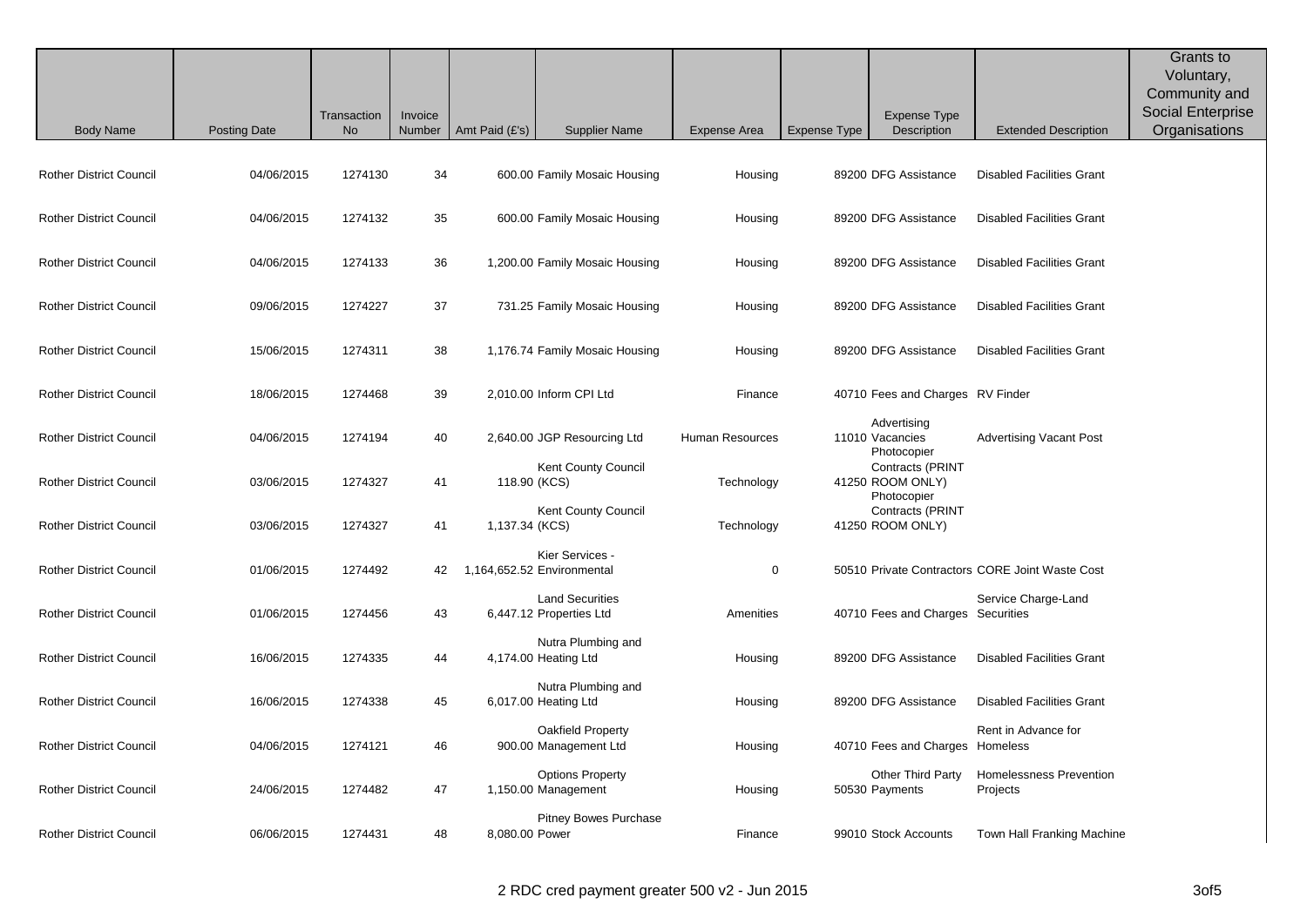|                                |                     | Transaction | Invoice |                  |                                                                     |                     |              | <b>Expense Type</b>                   |                                                                 | Grants to<br>Voluntary,<br>Community and<br><b>Social Enterprise</b> |
|--------------------------------|---------------------|-------------|---------|------------------|---------------------------------------------------------------------|---------------------|--------------|---------------------------------------|-----------------------------------------------------------------|----------------------------------------------------------------------|
| <b>Body Name</b>               | <b>Posting Date</b> | No          | Number  | Amt Paid (£'s)   | <b>Supplier Name</b>                                                | <b>Expense Area</b> | Expense Type | Description                           | <b>Extended Description</b>                                     | Organisations                                                        |
| <b>Rother District Council</b> | 08/06/2015          | 1274315     | 49      |                  | 2,730.00 Rother Voluntary Action<br>Solutions                       | Amenities           |              | Grants - Other<br>50410 Organisations | Sports Development -<br><b>SPORT ENGLAND Project</b>            | Yes                                                                  |
| <b>Rother District Council</b> | 01/06/2015          | 1274348     | 50      |                  | Accommodation<br>588.00 Providers Ltd<br>Solutions                  | Housing             |              | 40710 Fees and Charges misc.          | Bed and Breakfast Accom -                                       |                                                                      |
| <b>Rother District Council</b> | 01/06/2015          | 1274350     | 51      |                  | Accommodation<br>504.00 Providers Ltd<br>Solutions                  | Housing             |              | 40710 Fees and Charges misc.          | Bed and Breakfast Accom -                                       |                                                                      |
| <b>Rother District Council</b> | 01/06/2015          | 1274351     | 52      |                  | Accommodation<br>504.00 Providers Ltd<br>Solutions                  | Housing             |              | 40710 Fees and Charges misc.          | Bed and Breakfast Accom -                                       |                                                                      |
| <b>Rother District Council</b> | 08/06/2015          | 1274445     | 53      |                  | Accommodation<br>504.00 Providers Ltd<br>Solutions                  | Housing             |              | 40710 Fees and Charges misc.          | Bed and Breakfast Accom -                                       |                                                                      |
| <b>Rother District Council</b> | 08/06/2015          | 1274446     | 54      |                  | Accommodation<br>504.00 Providers Ltd<br>Solutions<br>Accommodation | Housing             |              | 40710 Fees and Charges misc.          | Bed and Breakfast Accom -<br>Bed and Breakfast Accom -          |                                                                      |
| <b>Rother District Council</b> | 15/06/2015          | 1274471     | 55      |                  | 504.00 Providers Ltd<br>Solutions<br>Accommodation                  | Housing             |              | 40710 Fees and Charges misc.          | Bed and Breakfast Accom -                                       |                                                                      |
| <b>Rother District Council</b> | 15/06/2015          | 1274472     | 56      |                  | 504.00 Providers Ltd                                                | Housing             |              | 40710 Fees and Charges misc.          |                                                                 |                                                                      |
| <b>Rother District Council</b> | 01/06/2015          | 1274169     | 57      |                  | Southeast Marketing Ltd<br>702.18 T/A GP PromoWear                  | Amenities           |              |                                       | 40310 Clothing, Uniforms Mens Protective-Other                  |                                                                      |
| <b>Rother District Council</b> | 11/06/2015          | 1274497     | 58      |                  | 249.17 Southern Water                                               | Amenities           |              | 20410 Premises-Water                  | <b>Water Charges</b>                                            |                                                                      |
| <b>Rother District Council</b> | 11/06/2015          | 1274497     | 58      |                  | 447.43 Southern Water                                               | Amenities           |              | Premises-<br>20510 Sewerage           | Sewage Charges                                                  |                                                                      |
| <b>Rother District Council</b> | 12/06/2015          | 1274491     | 59      |                  | 583.26 Southern Water                                               | Amenities           |              | Premises-<br>20510 Sewerage           | Sewage Charges                                                  |                                                                      |
| <b>Rother District Council</b> | 01/06/2015          | 1274295     | 60      |                  | Specialist Hygiene<br>17,978.72 Services Ltd                        | Amenities           |              | 20810 Contractor                      | Premises-Cleaning Public Conveniences<br><b>Cleaning Servic</b> |                                                                      |
| <b>Rother District Council</b> | 15/06/2015          | 1274441     | 61      |                  | 1,241.00 The Northern Hotel                                         | Housing             |              | 40710 Fees and Charges                | Bed and Breakfast Accom -<br>misc.                              |                                                                      |
| <b>Rother District Council</b> | 24/06/2015          | 1274483     | 62      | 1,450.00 Maltbys | Trainmerit Ltd T/A                                                  | Housing             |              | Other Third Party<br>50530 Payments   | Homelessness Prevention<br>Projects                             |                                                                      |
| <b>Rother District Council</b> | 01/06/2015          | 1274219     | 63      |                  | <b>Xylem Water Solutions</b><br>808.38 UK Ltd                       | Amenities           |              | Furniture and<br>40130 Equipment      | Parks-Klargester Unit-<br>Service/Repai                         |                                                                      |